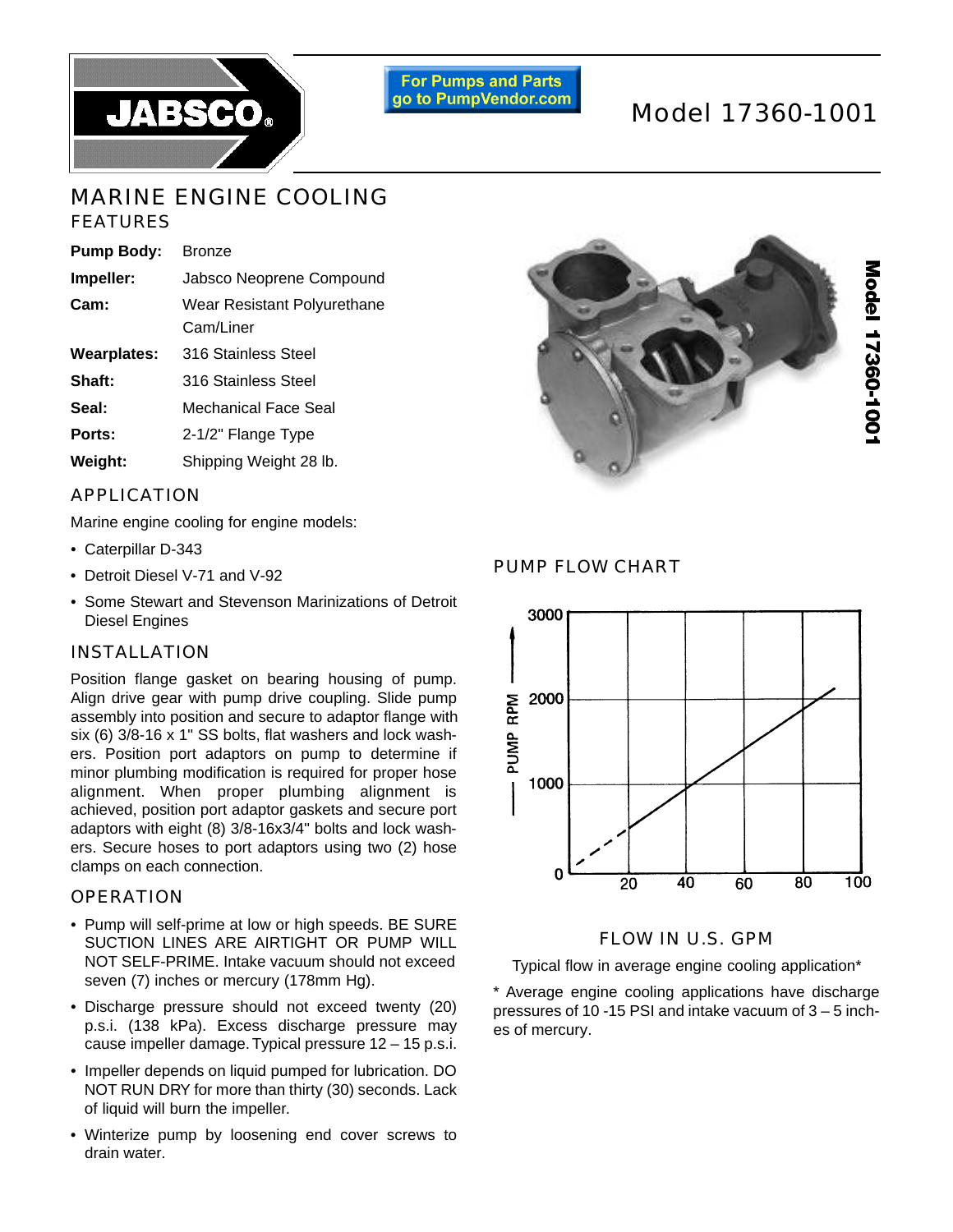

| <b>KEY</b>   | <b>PART</b><br><b>NUMBER</b> | <b>DESCRIPTION</b>                      | QTY<br>REQ.    |
|--------------|------------------------------|-----------------------------------------|----------------|
| $1^*$        | 17370-0001                   | Impeller                                |                |
| 2            | 17378-1000                   | <b>End Cover</b>                        |                |
| 3            | 17366-1000                   | Shaft                                   |                |
| 4            |                              | Body                                    |                |
| 5            |                              | <b>Bearing Housing</b>                  |                |
| 6            |                              | <b>Drive Gear</b>                       |                |
| 7            | 17374-1000                   | Cam Liner                               | 1              |
| 8            | 17372-1000                   | Wearplate, 616 SS                       | $\overline{2}$ |
| 9            | 18752-0000                   | <b>Ball Bearing</b>                     | $\overline{2}$ |
| 10           | 92701-0180                   | Seal, Oil                               | 1              |
| $11*$        | 96080-0371                   | Seal, Water                             | 1              |
| $12*$        | 18754-1004                   | O-Ring                                  | $\overline{2}$ |
| 13           | 4009-1000                    | Gasket, Adaptor Flange                  | 1              |
| $14*$        | 17365-1000                   | Gasket, End Cover                       | 1              |
| 15           | 91402-0230                   | Woodruf Key                             |                |
| 16           | 18721-0000                   | Retaining Ring, Seal                    |                |
| 17           | 18725-0000                   | Retaining Ring, Bearing                 | 1              |
| 18           | 91005-0040                   | Screw, End Cover 1/4 - 20 x 1/2         | 6              |
| 19           | See "A" Kit                  | Screw, 5/16 x 1/2                       | 4              |
| 20           | See "A" Kit                  | Lock Washer, 5/16                       | 4              |
| 21           | See "B" Kit                  | Hex Nut, 5/8 - 18                       | 1              |
| 22           | See "B" Kit                  | Lock Washer, 5/8                        | 1              |
| 23           | See "B" Kit                  | Retaining Washer                        | 1              |
| A-Kit        | 17369-0001                   | Screw Kit, Housing to Body              |                |
| <b>B-Kit</b> | 17369-0003                   | Nut Kit, Drive Gear                     |                |
|              | 17369-0002                   | Mounting Hardware Kit (not illustrated) |                |
|              | 90190-0001                   | Service Kit                             |                |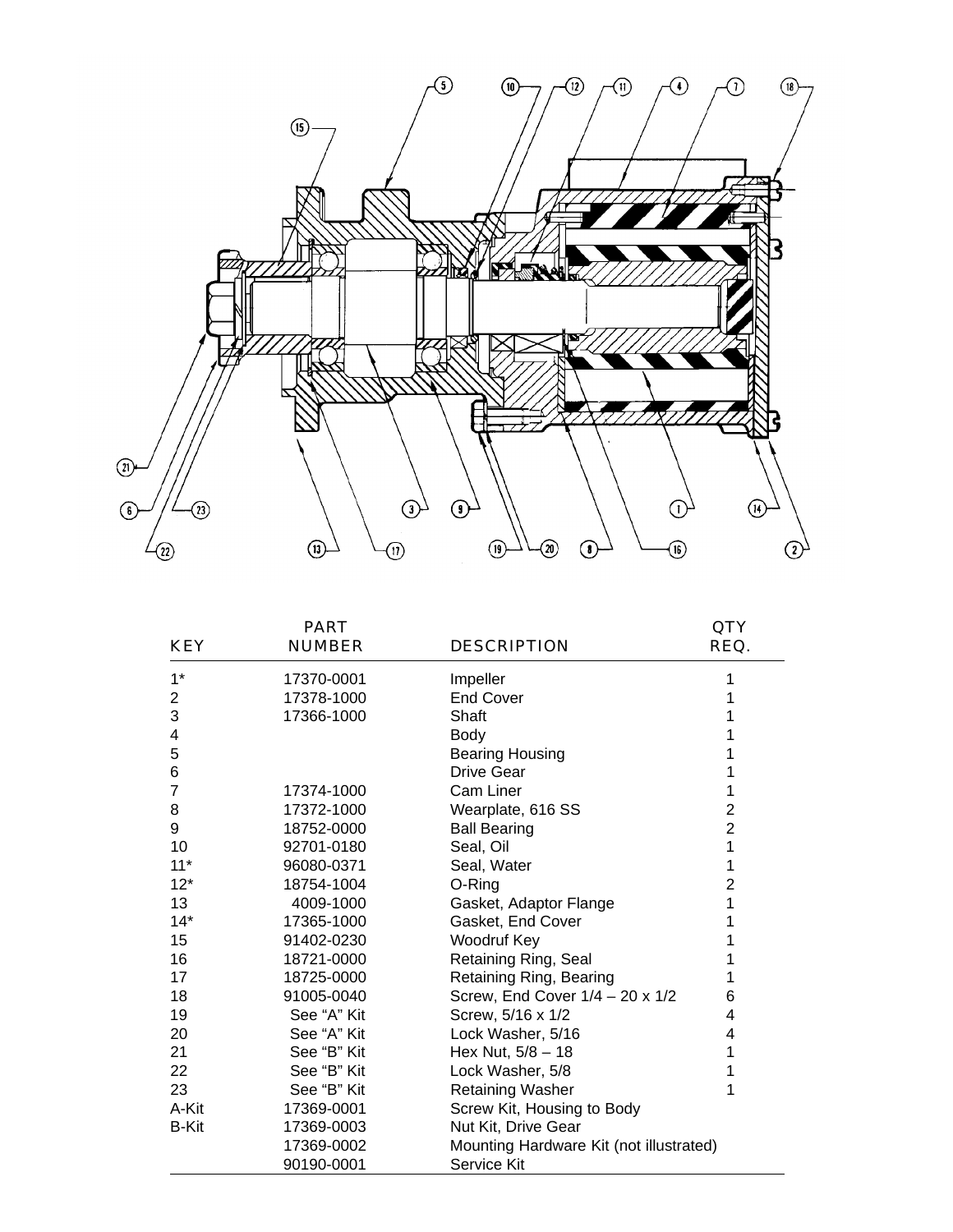### MINOR SERVICE-DISASSEMBLY

- 1. Remove end cover screws (Key18), end cover (Key 2), gasket (Key 14) and outer wearplate.
- 2. Grasp hub of impeller (Key 1) with pliers and remove from impeller bore. If impeller O-ring remains on shaft, remove it from shaft.
- 3. Remove cam/liner (Key 7) from pump body.
- 4. Remove inner wearplate (Key 8)
- 5. Remove seal retaining ring (Key 16) taking care not to scratch shaft. Remove carbon portion of seal with tensioning spring attached.
- 6. Remove bolts securing port adaptors to ports. Remove four (4) 5/16' bolts and lock washers (Keys 19 and 20) holding pump body to bearing housing.
- 7. Remove pump body (Key 4) from bearing housing and shaft sub-assembly. Remove any remaining gasket material from port adaptors.
- 8. Remove slinger O-ring (Key 12) from shaft.
- 9. From drive end of pump body press out remaining portions of seal.
- 10. Clean and inspect all parts for wear. If wear plates are worn, they should be reversed or replaced. If cam/liner thickness is 3/8" or less at its thickest section it should be replaced.

#### ASSEMBLY

- 1. Install slinger O-ring on shaft near bearing housing.
- 2. IT IS EXTREMELY IMPORTANT THAT SEAL COM-PONENTS DO NOT BECOME SOILED DURING ASSEMBLY. Lubricate ceramic seal seat boot with WATER ONLY and press into seal bore of pump body. Exposed ceramic surface should face toward impeller bore.
- 3. Slide pump body (with seal seat installed) over shaft, taking care not to dislodge seal seat as body is moved toward (and aligned with) bearing housing. Attach pump body to bearing housing with four (4) 5/16" bolts and lock washers.
- 4. Install carbon portion of seal with tensioning spring and spring washer over shaft and locate in seal bore with carbon face against ceramic seal seat. Slide seal retaining ring over shaft against seal thrust ring and locate in retaining ring groove.
- 5. Install inner wearplate in pump body aligning notch in wearplate with pin in body.
- 6. Lubricate body with film of water pump grease and aligning hole in top of cam/liner with pin in pump body. Push into body until it is recessed about 1/8" from end cover surface.
- 7. Liberally grease the inside of cam/liner with water pump grease.
- 8. Install impeller O-ring groove in impeller insert. Inserting end of impeller with O-ring first, rotate impeller in direction of pump rotation to bend blades under cam and push into bore until impeller insert flats align with shaft flats. Then push impeller all the way into impeller bore. End of impeller should be

approximately even with cam/liner. Install rubber spline plug into end of impeller.

- 9. Install outer wearplate insuring that notch in wearplate aligns with hole in top of cam/liner.
- 10. Place end cover gasket over pin in end cover. Install end cover aligning pin with hole in cam/liner.

### MAJOR SERVICE-DISASSEMBLY

- 1. Follow Disassembly Steps 1 through 10 of Minor Service Instructions.\*
- 2. Remove bearing housing (Key 5) and shaft subassembly from adaptor flange.
- 3. Prevent shaft from rotating by holding it with a wrench on shaft flats at impeller end. Remove drive gear retaining nut, lock washer and retaining flat washer (Keys 21,22 and 23).
- 4. Remove drive gear (Key 6) from shaft. A punch and small mallet may be used to gently tap underside of drive gear teeth to loosen from shaft. Remove Woodruf key (Key 15).
- 5. Remove retaining ring (Key 17) securing bearing in bearing housing.
- 6. Press against impeller end of shaft to remove shaft and bearing sub-assembly from bearing housing.
- 7. Support inner race of bearing and press shaft out of bearing. Repeat procedure on second bearing.
- 8. From pump end of bearing housing push oil seal (Key 10) out of bearing housing.
- 9. Clean and inspect all parts for wear and replace as needed. Clean any remaining gasket material from face of adaptor flange on PTO.

#### **ASSEMBLY**

- 1. From drive end of bearing housing push oil seal into seal bore with lip pointing toward drive end of housing. A light coat of oil may be used to ease installation.
- 2. Pushing on inner race of bearing, press bearings onto shaft.
- 3. Pushing on outer race of bearing, install bearing and shaft sub-assembly into bearing housing.
- 4. Install bearing retaining ring in bearing housing, insuring it is securely seated in retaining ring groove.
- 5 . Install Woodruf key. Install drive gear by gently tapping it on to shaft with a small mallet.
- 6. Install flat washer, lock washer and retaining nut. Prevent shaft from rotation by holding it with a wrench on shaft flats at impeller end and tighten retaining nut.
- 7. Follow Assembly Steps 1 through 10 or Minot Service Instructions.
- 8. Install new adaptors flanges gasket and secure pump assembly to adaptor flange on PTO with six (6) 3/8" bolts, flat washers and lock washers.
- 9. Install new port adaptor gaskets and secure port adaptors to pump body.

For ease of service, port adaptor may be loosened and bearing housing/pump assembly removed from adaptor flange prior to pump disassembling.